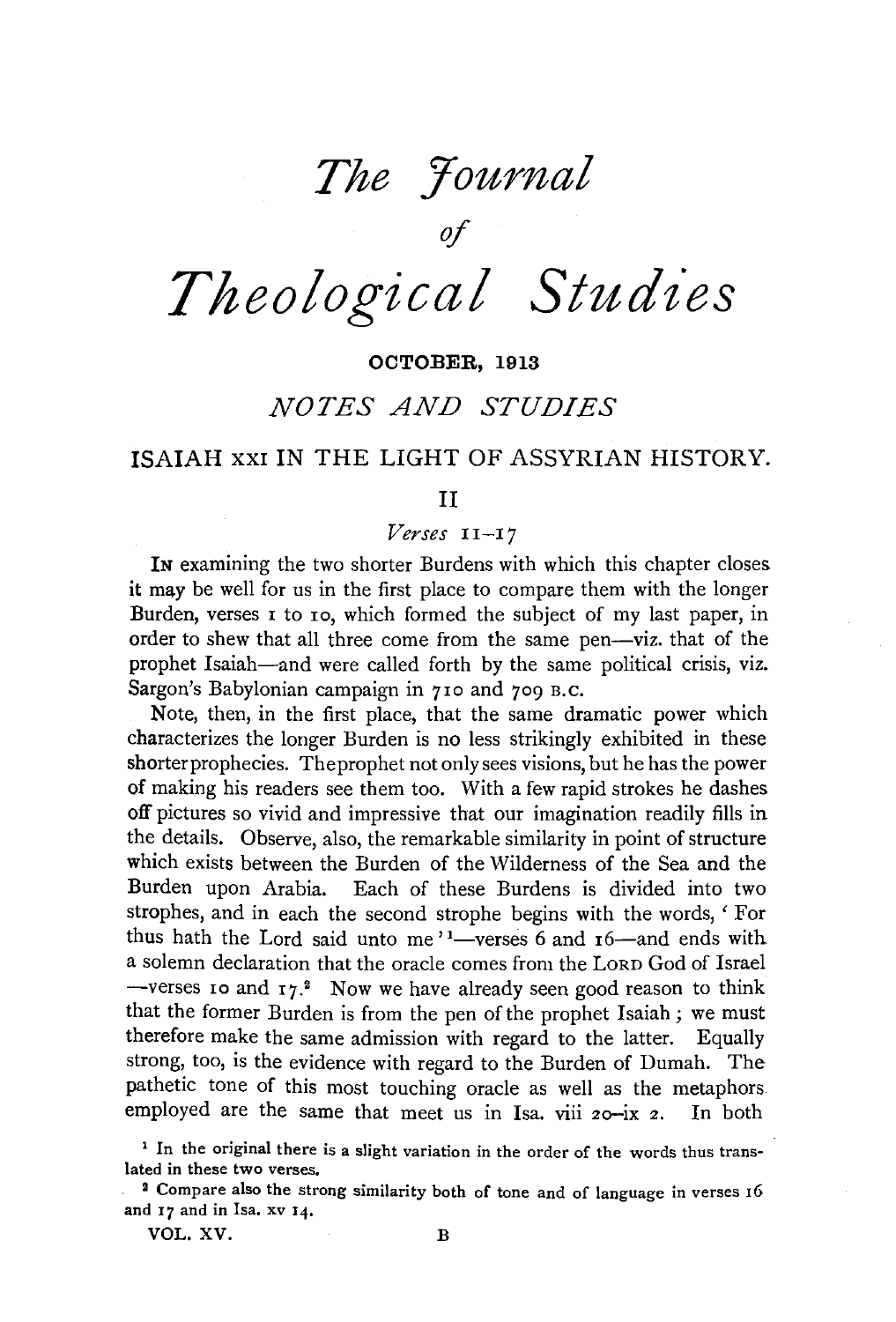passages 'night' and 'darkness' stand for the distress and anguish caused by war, 'morning' for the return of peace and prosperity. And just as the earlier passage speaks of those for whom there will be no morning, so it is ominously hinted here that such may be the fate of Dumah when the second and darker night overtakes her. We may, then, reasonably assert that Isaiah wrote all three Burdens, while the points of resemblance between them lead us to think that he wrote them all *about the same time*. This conjecture is borne out upon This conjecture is borne out upon further examination. The first, as we have seen, was called forth by Sargon's campaign against Merodachbaladan. That campaign occupied *two* years, viz. 710 and 709 B.c., the intervening winter being spent by Sargon at Babylon. Now it is this fact which throws a remarkable light, first on the prediction contained in the Burden upon Arabia that *within a year according to the years* of *an hireling* the scare of the Dedanite caravans will be followed by the overthrow in battle of the powerful tribe of Kedar, and then on the answer of the watchman in the Burden of Dumah that a seemingly brief morning will be followed by a second and apparently darker night. Clearly we have only to imagine a raid into the desert made by the Assyrian cavalry from Babylon as their base in the year 710 B. c., followed up by more formidable operations in the next year, in order to be able to see a very possible fulfilment of both of these shorter Burdens. The question thus becomes one of probability; but before we proceed to the discussion of it, it will be advisable for us to engage in a closer examination of these remarkable prophecies.

'Nowhere else', says Ewald, 'do we find oracles of such great brevity, and conveyed in language of such an enigmatical complexion.' True : yet it is possible by a study of the geographical names, which occur in these prophecies, to remove much of their vagueness ; and that without in any degree diminishing the force and beauty of this part of God's word. Thus, in the Burden of Dumah a cry comes from Seir, plaintively pathetic, and repeated in a tone of weariness well indicated in the Hebrew by the shortening of the last word in the second clause : *Shomer, mah millailah* ; *shomer, mah milleyl,* 'Watchman, how far is it in the night? Watchman, how far in the night?' How soon, that is, will the night of terror and danger, of sorrow and anguish, be over? that night which broods over Judah the watchman's home as well as over Edom, since both of these nations according to Sargon were found plotting together against Assyria in the year 711 B.C. at the time of the fall of Ashdod. Now it will be seen in the course of this paper that the interpretation offered depends on the identification of Dumah with a spot, not in Edom, but far across the eastern desert, nearly half-way to Babylon. The study is, in fact, geographical as well as historical, for without some definite knowledge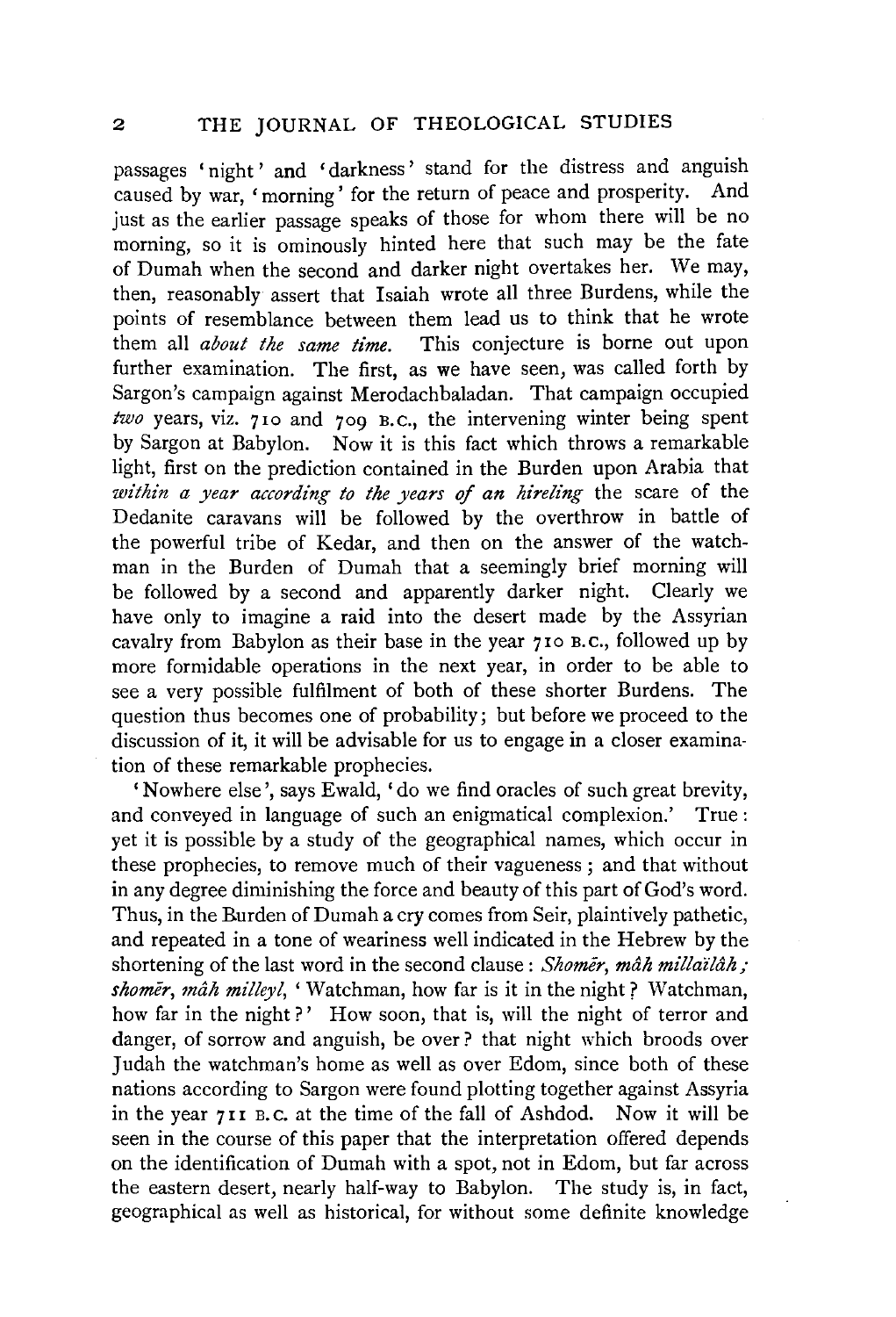of the places and countries mentioned in these Burdens it is impossible for us either to enter into their meaning or to search out their fulfilment.

Of the different geographical names here mentioned-Dumah, Seir, Arabia, Dedan, Tema, and Kedar-Arabia is the most familiar, and with the exception possibly of Kedar the hardest to define. It may, however, be stated with certainty that in the Bible as in the Assyrian inscriptions the name denotes, not the whole of that vast peninsula now so called, but only that portion which lies to the north of the Shammar mountains, including the triangular tract known as the Syrian Desert, which extends from Palestine to the Euphrates and has its apex a little to the north of Damascus. The Arabians, according to Jer. iii 2, dwell in the *Midbar*, i.e. 'the Wilderness *'par excellence,* the *Madbaru* or *Mudbaru* of the Assyrian records, which Sargon speaks of as extending from Rapiqu<sup>1</sup> on the Euphrates to the Brook of Egypt. It was in this *Midbar* that Uzziah, who was helped by God against the Arabians, built towers for the protection of his flocks.<sup>2</sup>

But besides the country of Arabia the inscriptions of Tiglathpileser IV, Sargon, Esarhaddon, and Ashurbanipal mention a kingdom of Arabia which appears to have had for its capital the fortress of Adumû, to be identified, as we shall see presently, with Isaiah's Dumah. This kingdom of Arabia is referred to in Jer. xxv 24 and Ezek. xxvii 21, and probably also in the Isaianic Burden; but it is not a little remarkable that Dumah or Adumu, the centre of that kingdom, has here a separate Burden of its own. The most likely explanation is that at this crisis Dumah was in the hands of the Edomites and had become a dependency of Mount Seir. In endeavouring to locate the kingdom of Arabia some help may be obtained from the inscriptions of Ashurbanipal. Ashurbanipal informs us that Vaiteh king of Arabia sent succours to his rebellious brother Shamash-shum-ukin the king of Babylon; and further that the forces of Vaiteh were defeated by the Assyrians along what is now the eastern border of Palestine, so that Vaiteh himself was driven to seek a refuge with his ally Nathan the Nabathaean, whose land is described as  $ruqu$ , i.e. 'distant' from Assyria, presumably more distant than the kingdom of Arabia.<sup>8</sup> These statements of the Assyrian king all point to the J owf oasis as the nucleus of the ancient kingdom of Arabia, this oasis holding a central position with regard to Babylon, Eastern Palestine, and the country of the Nabathaeans.

Now, according to the Isaianic Burden,' the children of Kedar' are the chief tribe of this kingdom of Arabia. Similarly in Ezek. xxvii 2 r we read of 'Arabia and all the princes of Kedar '. The words suggest some close

<sup>1</sup> Cylinder Inscription, lines 12, 13.

<sup>&</sup>lt;sup>2</sup> <sup>2</sup> Chron. xxvi 7, 10. In the latter verse the initial letters of 'wilderness', ' lowland ', ' plain', and 'mountains ' ought all to be capitals.

s See the Rassam Cylinder, col. vii 107-124 and viii 57·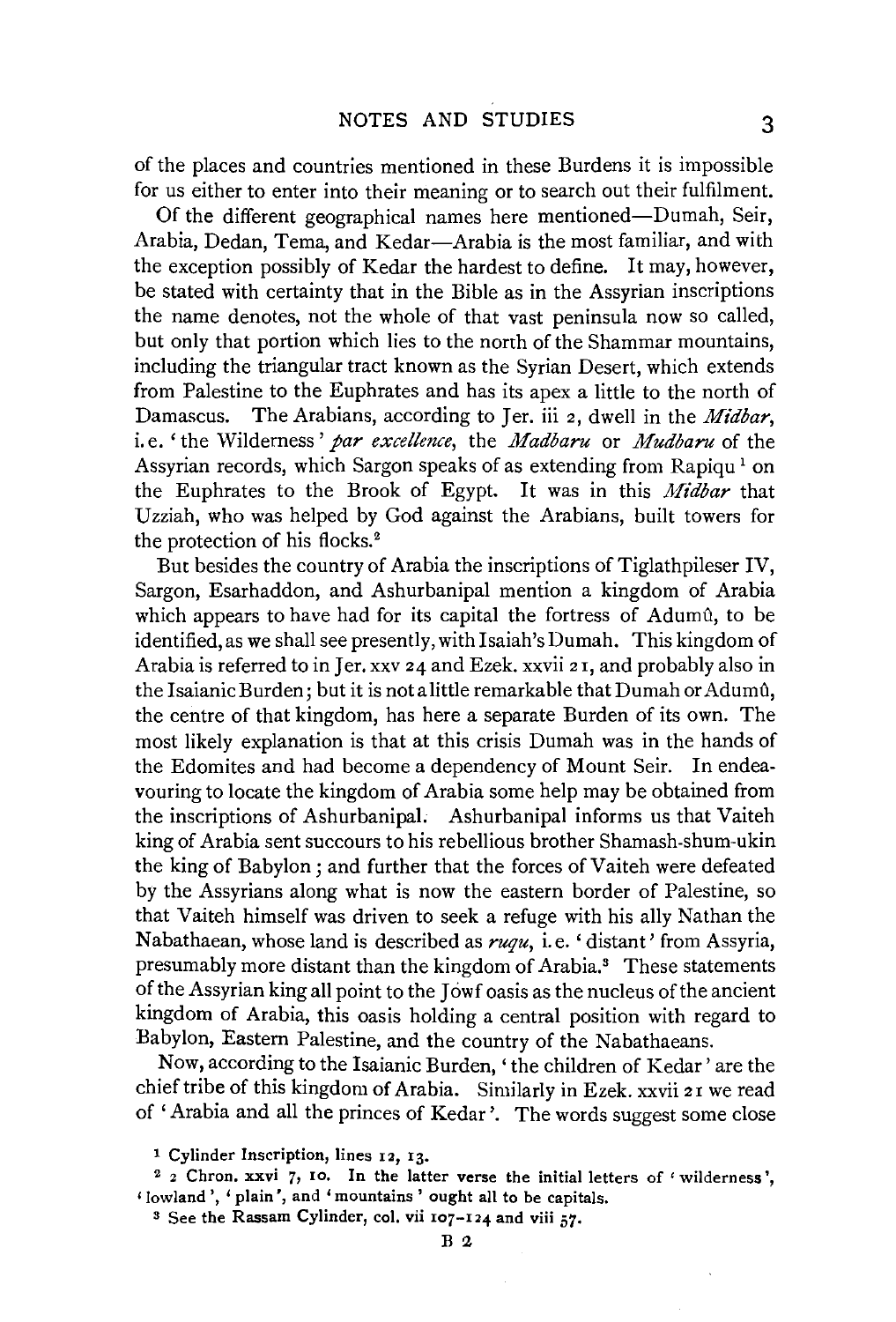connexion between Arabia and Kedar, without permitting us to look on the two as identical. Exactly the same impression is conveyed by the inscriptions of Ashurbanipal. On one of his cylinders Ashurbanipal calls Vaiteh 'king of Arabia', on another 'king of Kedar '.1 In the former inscription he states that after Vaiteh had fallen into his hands, his wife Adija, who is styled 'queen of Arabia', was captured along with Ammuladi king of Kedar. Then later on he tells us how he appointed Abiyateh the Kedarene to succeed Vaiteh on the throne of Arabia.<sup>2</sup> The impression thus given is that the tribe of Kedar, being a purely nomadic people, were vassals of the sovereigns of Arabia, whose capital city of Adumu appears to have lain in the heart of their deserts.<sup>3</sup> In times of peace the kingdom of Arabia, having a fixed geographical centre in the group of oases near to Adumû, would naturally exercise a supremacy over the neighbouring tribes ; but in times of war 'the mighty men of the children of Kedar ' would be apt to assert themselves.

The Biblical Dumah, which has been identified with the Arabian Adumû, is the next geographical name which calls for our attention. *Dumah* is the Hebrew for 'silence'. Hence Ewald would render the title of the second Burden 'High Oracle of Silence'. But such a rendering is inadmissible for this reason, that the titles of all the other Isaianic Burdens contain the name or description of some place or country. Equally inadmissible is the view of the Septuagint that 'Dumah' stands for Edom. This is a mere guess, arising out of the mention of Seir, and may be placed side by side with their confounding Tema with Teman. A far more rational conjecture is to identify the Dumah and Tema of these Burdens with the two sons of Ishmael mentioned in Gen. xxv 14, 15. Just as Kedar and Nebaioth stand for tribes of nomad Arabs, so Dumah and Tema represent settled communities. They are, in fact, the Biblical names of the two chief oases of ancient Arabia. Dumah is the lovely oasis, or rather group of oases, known as the Jowf,<sup>4</sup> one of whose chief towns, now called Jowf, bore till lately the name of Daumat-el-Jandal, 'the stony Dumah '. Tema is the oasis and town of Teima. That Dumah should form the subject of a prophecy is not at all surprising, when we consider the fertility of this desert-province joined to its unique central position. The Jowf lies a little to the north of a straight line drawn from the head of the Gulf of Akabah to the mouth of the Euphrates, and is nearer to Palestine than to the Euphrates in the ratio

<sup>1</sup> Rassam Cylinder vii 83 and Cylinder B vii 87, 88.<br><sup>2</sup> Rassam Cylinder viii 15, 24, 25; 31, 46, 47, and ix 16, 17.

<sup>3</sup> Rassam Cylinder ix 2, where Ashurbanipal speaks of 'the Kedarenes of Vaiteh son of Bir-Dadda king of Arabia'.<br>4 The Jowf is a large oval depression, some sixty or seventy miles long, whence

the name El Jowf, 'the Hollow'. For a striking description of its beauty see Palgrave's *Journey through Central Arabta* vol. i p. 56. A picture of the Jowf is given in Lady An ne Blunt's *Pilgrimage to the Nejd* vol. i, opposite p. I 20.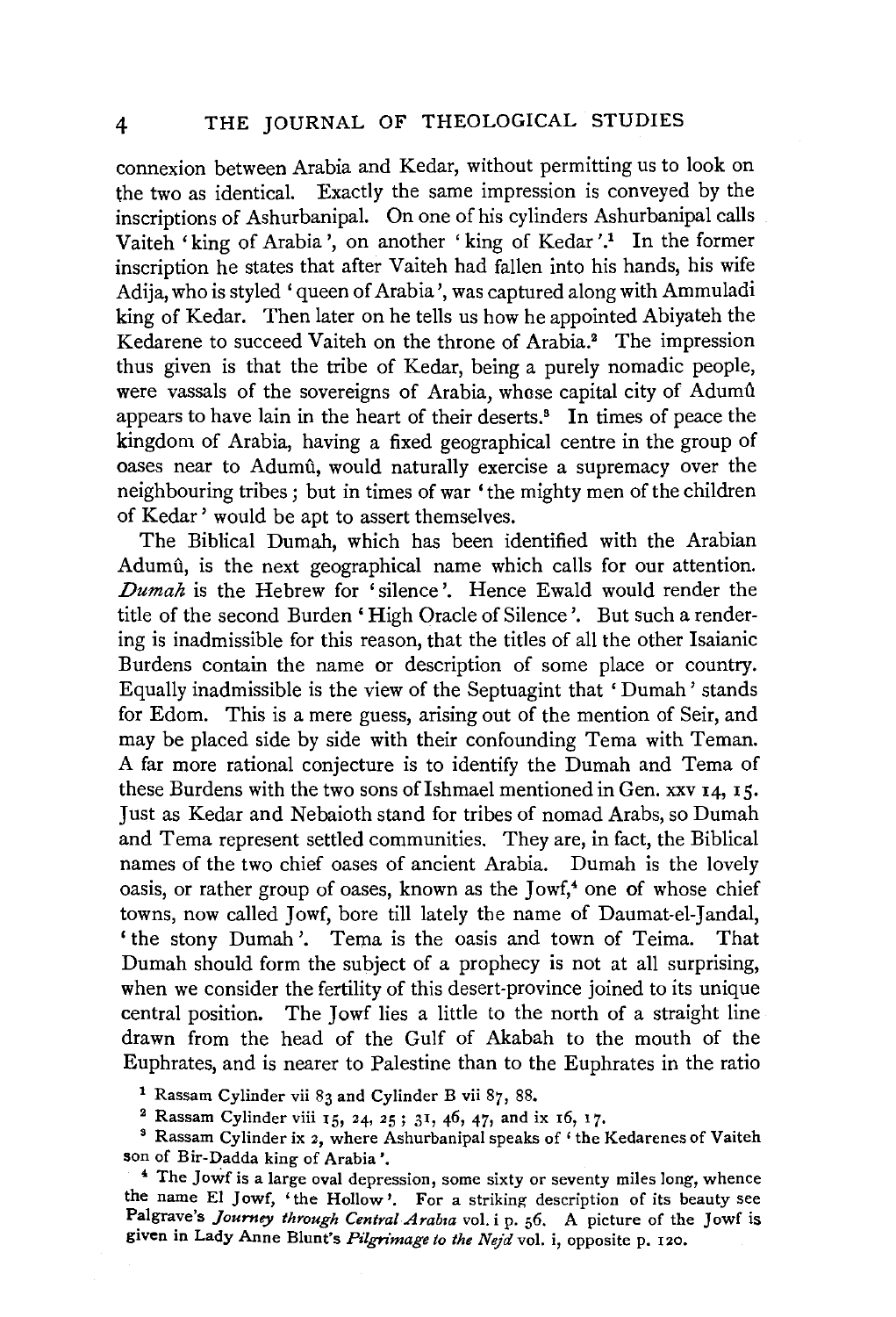of about three to four. It is situated on the shortest and most direct route from Egypt to the Euphrates valley: it also lies midway between Damascus and Haïl in Central Arabia. At the time when this Burden was uttered the Jowf belonged to Edom, for the voice that enquires so anxiously as to the fate of Dumah calls to the prophet out of Seir. This is a little surprising when we consider that the Jowf, which lies due east of Edom, is separated from that country by more than 200 miles of flat arid desert. On the other hand, we must remember that the Jowf lies nearer to Edom than to any other country, and that Edom was now strong. In the days of Ahaz she recovered the port of Elath on the Red Sea and invaded Judah,<sup>1</sup> and now her strong arm has stretched across the desert and seized on the Jowf.

The above theory as to the Jowf being in 710 B.C. in the hands of the Edomites is supported by an incidental statement in Lam. iv 21, where Edom is addressed as having settlements in the land of Uz. Wetzstein has brought forward some very strong arguments to shew that Uz, the home of the patriarch Job, must be located in the western corner of the Hauran, due east of the southern end of the Sea of Galilee.<sup>2</sup> This district lies between Damascus and Samaria, and must have suffered very severely at the time of the fall of those cities in 732 B.C. and 722 B.C. respectively, and again in 720 B.C. when Sargon put down the revolt of Jaubihdi of Hamath, in which those cities took part. It is reasonable, therefore, to suppose that the land of Uz fell into the hands of the Edomites shortly after its thrice-repeated desolation by the Assyrians. Now with this acquisition of Uz by the Edomites we are inclined to connect their seizure of the Jowf, which is easily approached from the Hauran by way of the Wady Sirhan, a wady well supplied with water to within fifteen miles of the Jowf. It is possible, also, that these forward movements on the part of Edom may have some connexion with a statement made by Sargon in his Annals that in 715 B.C. he settled Arabs in Samaria. The Assyrians sought to denationalize conquered peoples by the settlement of alien populations in their midst. Thus Sargon may at this same date have promoted, or at least permitted,<sup>3</sup> a settlement of hostile Edomites both in Dumah and in the land of Uz.

Tema, the modern Teima, the second great oasis of ancient Arabia, lies some *zoo* miles almost due south of the Jowf. It is mentioned by Tiglathpileser IV along with Sheba and Ephah.<sup>4</sup> That most interesting relic the Teima Stone,<sup>5</sup> which, to judge from the type of the Phoenician

 $1$  2 Chron. xxviii  $17$  and 2 Kings xvi 6, where for  $D^{\mathbb{N}}$  Syria we should probably read ארם Edom. Elath was recovered to Edom, not to Syria.

<sup>•</sup> For the fertility of this district see *A Pilgrimage to the Nejd* vol. i PP· 33, 37, 47· 3 See Olmstead *Western Asia in the Days of Sargon* P· 73·

t Nimrud Inscription, Rev. line 53. 5 See *The Biblical World* for June 1909.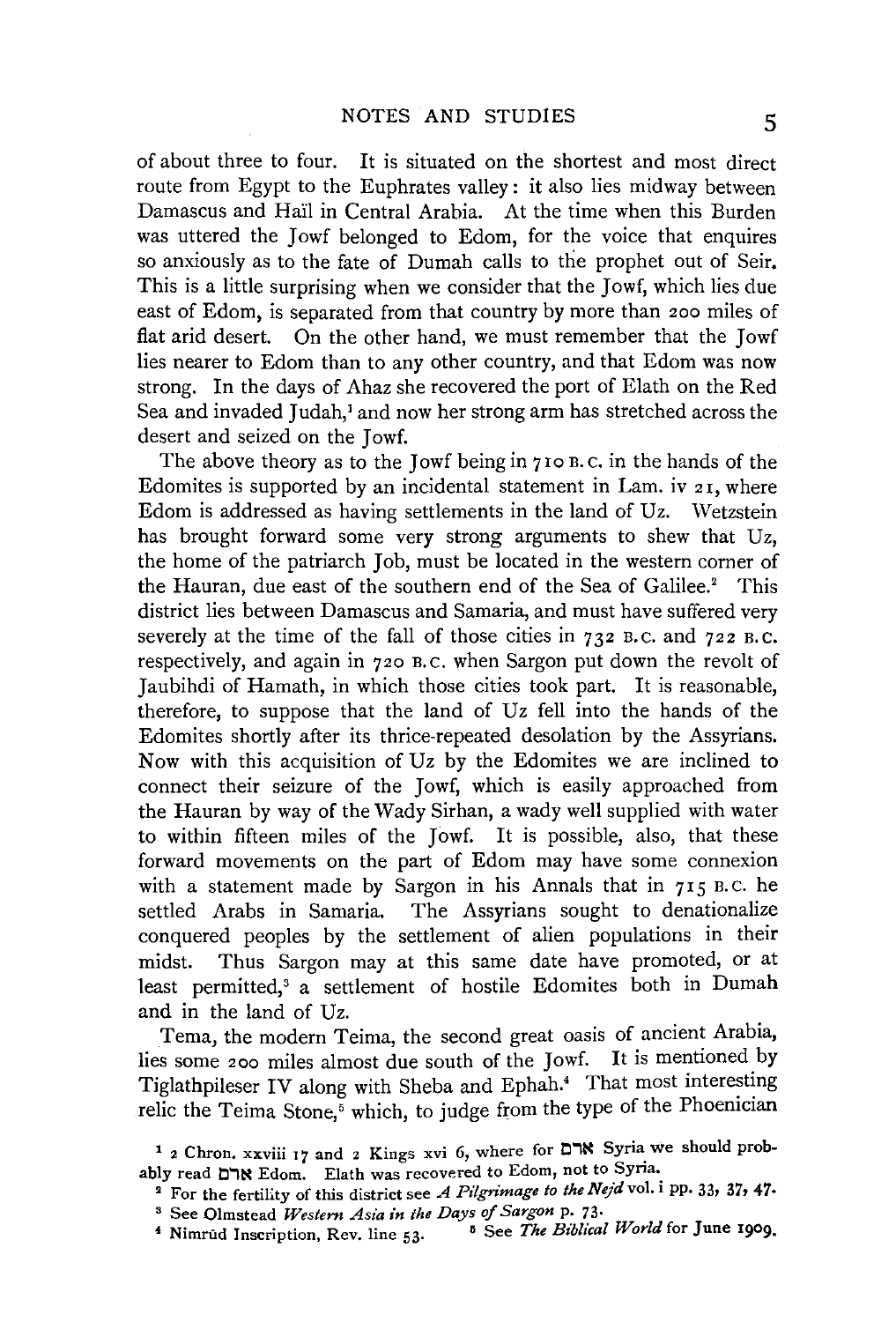alphabet employed, must date from the fifth or sixth century B. c., gives us a fair idea of the cosmopolitan character of ancient Tema. It records the introduction into the pantheon of Tema of a new divinity, Tsalm of Hajam, whose hereditary priesthood is to be endowed with sixteen palms of the field and five from the treasure of the king. Tsalm is a name of the planet Saturn, called by the Assyrians *kakkabu tsalmu,* ' the dark star'. On the narrow edge of the stone is a bas-relief of the new divinity draped in Assyrian fashion, and also of his priest, who bears the name Tsalm-shezeb, 'Tsalm has delivered'. The name of the priest's father, Pet-Osiri, 'he whom Osiris gave', which occurs in the course of the inscription, is Egyptian ; and the inscription itself is written in Aramaic. The fact that Aramaic was the language of the desert helps to explain the introduction of certain Aramaic words and forms into the Burden of Dumah.1 The cosmopolitan character of the people of Tema as witnessed to by the Teima Stone, as well as their commercial proclivities,<sup>2</sup> would make their oasis a natural haven of refuge for the flying Dedanite traders.

For the home of the Dedanites themselves we look to the rugged mountainous tract that lies to the west and south of Teima, viz. the lava-field of the Harra, known as the *Wa'ar* of Arabia. In the geographical chain 'Dedan and Tema and Buz' given in Jer. xxv 23, Buz has been identified with the land of Bazu, mentioned in Esarhaddon's Arabian campaign, and has been located in the Jebel Shammar to the east of Teima. Dedan must therefore lie to the west of that town. Again, in Ezek. xxvii 19-21, where the order of names appears to run from south to north, Dedan is mentioned after Vedan  $($  = Waddan near Medina) and Javan  $(=\bar{1}$ awan or Jahn), and before Arabia and Kedar, which bids us look for it in the same neighbourhood. Further, the physical characteristics of the Harra harmonize well with the prophet's warning in Jer. xlix 8, where the Dedanites, engaged as here in traffic, are counselled to withdraw from the Edomite frontier, and to 'dwell deep' in the recesses of their native mountains that so they may escape the approaching overthrow. As that overthrow comes from the north it will follow that Dedan must lie to the south of Edom. The same may be inferred from Ezek. xxv 13 R.V.

'The forest in Arabia' must be sought for between the Jowf and Teima, inasmuch as the former is the centre of the disturbed district, the latter the haven of refuge for which the fugitives make. $3$  Now the

1 These will be found in Delitzsch's Isaiah *in loco.* The question as to whether Isaiah understood Aramaic is answered in the affirmative by lsa. xxxvi 11,

<sup>&</sup>lt;sup>2</sup> Job vi 19.<br><sup>3</sup> This rules out of court Wetzstein's suggestion that the Hebrew word *ya'ar*, translated 'forest', points to the *Wa'ar* of Arabia. The *Wa'ar,* which lies west, south, and east of Teima, is too remote from the scene of hostilities.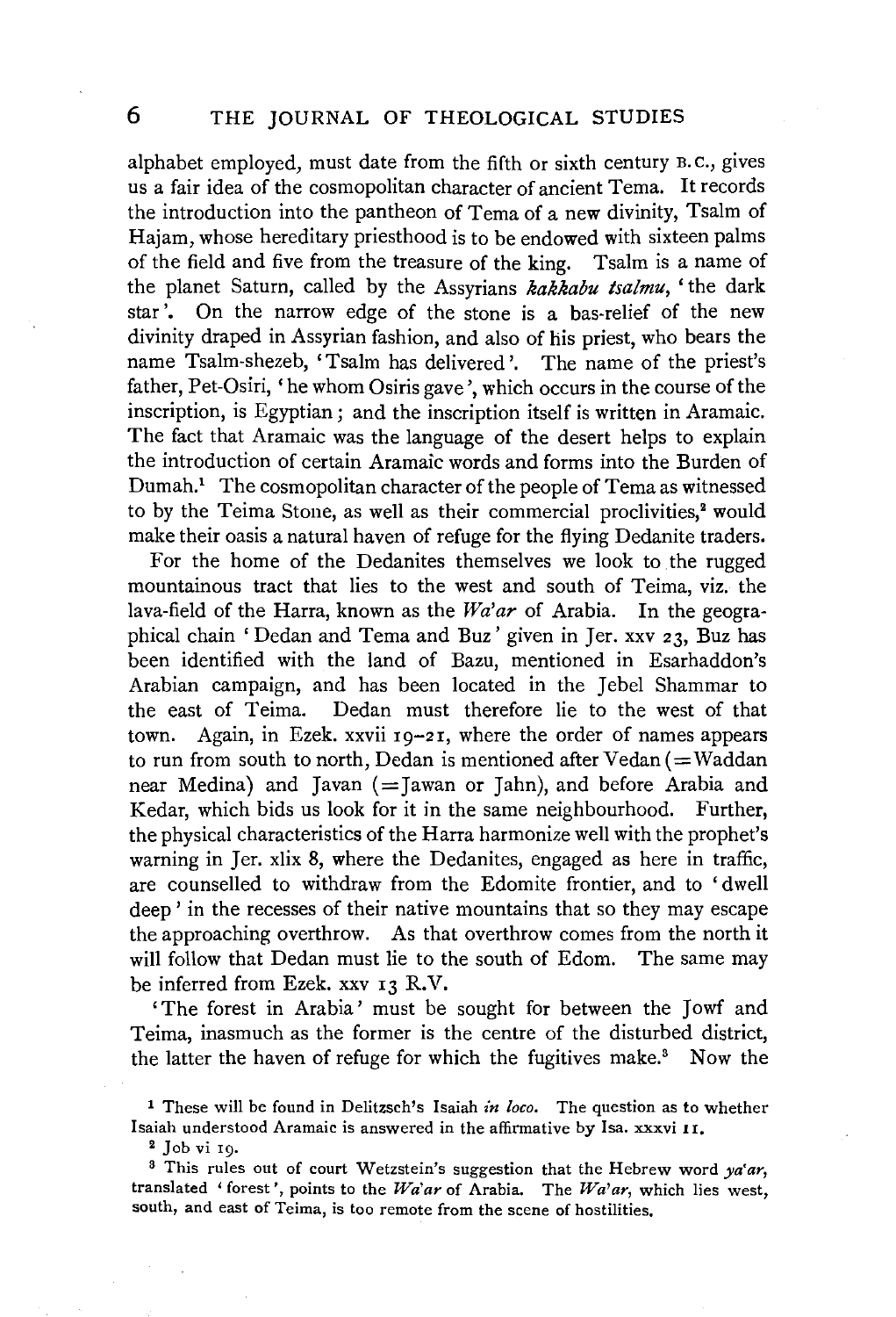French explorer Hubert tells us that when travelling SSE. from the Jowf to Hail on the second day's march he found himself in the vicinity of a lofty chain of wooded hills called El Felouh.<sup>1</sup> The hills were reached at 1.12 p.m., and the last of them was passed at 8.57 p.m.<sup>2</sup> It might thus be possible to identify ' the forest in Arabia' with this district; but a better identification than even the wooded hills of El Felouh, which lie rather too much to the east, is to be found in the sand-desert of the Neffld, through which the direct route from the Jowf to Teima passes. This is indeed a dry and thirsty land, in which the fugitive caravans might well need succours. 'Over all this ground', writes Wetzstein, 'you do not find a single drop of water either in winter or summer.'<sup>3</sup> And yet 'desert for desert'—so Blunt assures us—'there is none more luxuriant than this district of red sand.' Three different grasses are found there and two considerable bushes, worthy to be ranked as trees.<sup>4</sup> The bosky nature of this desert tract would allow of its being described by the Hebrew word *ya'ar* in the sense of 'thicket', a meaning which it sometimes bears. And yet it is not so much the bushes as the remarkable configuration of the Nefûd that marks it out as the sheltering refuge referred to in the Isaianic Burden. The whole surface of the ground is pitted with deep horse-shoe hollows called *fuljes*. These *fuljes* vary in depth from 20 to 220 feet, and in width from so yards to a quarter of a mile. In the deepest of them the solid ground is reached beneath the superincumbent sand.<sup>5</sup> In this labyrinth of hollows the traders would be completely screened from view, and could safely ' lodge', or pass the night, for the dry sands of the Neflid would leave no tell-tale footmarks to betray their whereabouts. Death from hunger, thirst, and fatigue would form their chief danger, and glad must they have been for the friendly succours which reached them as they neared Teima.

We have now sufficiently discussed the different geographical names contained in these Burdens, and it will be seen what a flood of light they throw on the passage. But in order to substantiate our theory that these prophecies met with their fulfilment in a cavalry raid into the desert made by the Assyrians from Babylon in 710 B.c. followed by a more formidable invasion in the following year, we have to consider three

- 
- 
- 

<sup>1</sup> Marked on Stieler's Map and in *The Times* Atlas.<br>
<sup>2</sup> *Journal d'un Voyage en Arabie* p. 50.<br>
<sup>3</sup> Appendix to Delitzsch's Isaiah.<br>
<sup>4</sup> 'The Nefûd is better wooded and richer in pasture than any part of the desert we have passed since leaving Damascus. It is tufted all over with *ghada* bushes, and bushes of another kind called *verta.' A Pilgrimage to the Nejd* vol. i p. 157.

G See an article by J. S. Blunt in the *Proceedings of the Royal Geographical*  Society, new series, vol. ii pp. 94-96. A picture of the *fuljes* in the Nefud is given in *A Pilgrimage to the Nejd,* opposite p. r6o.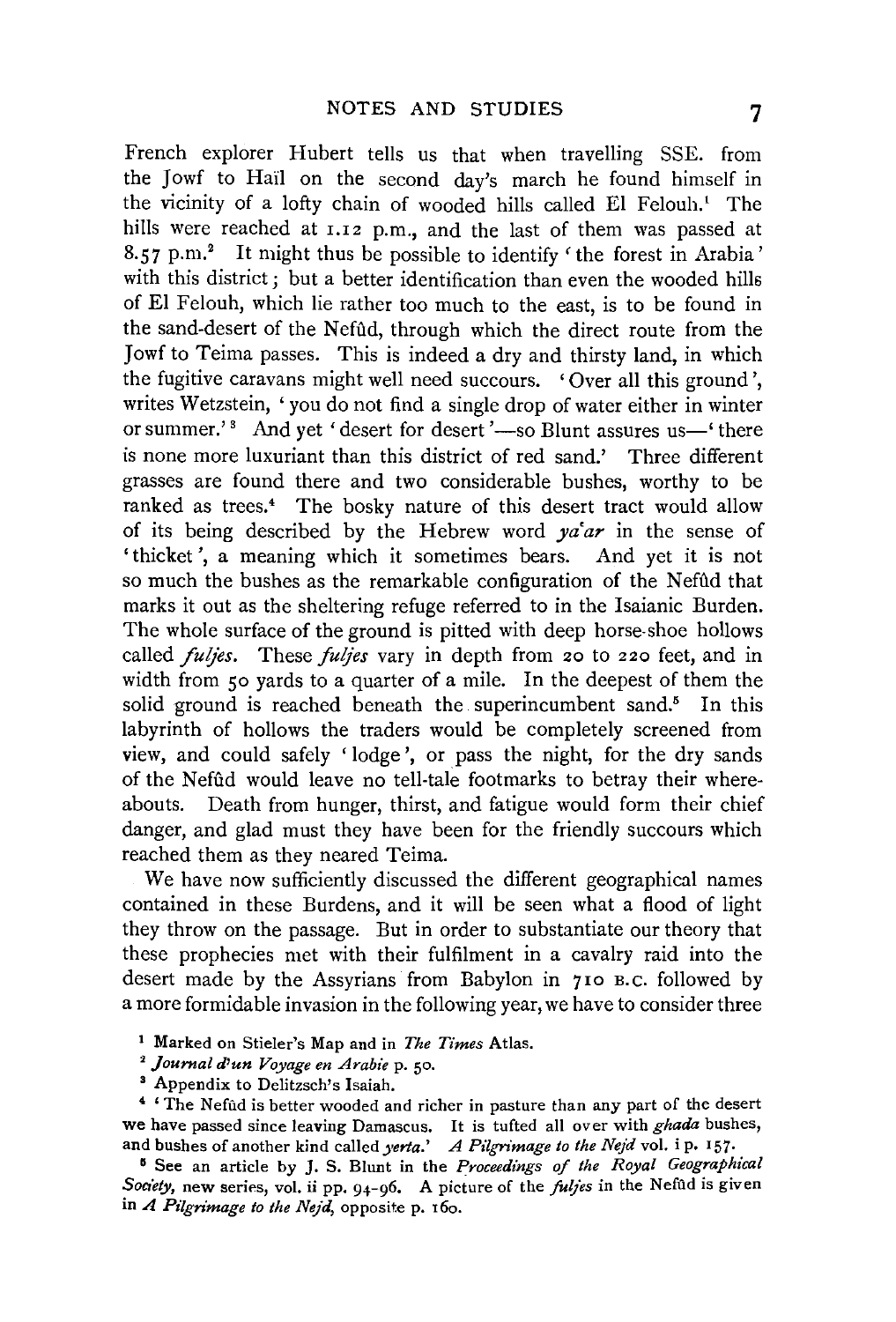questions: first, the possibility of leading an armed force from Babylon across the desert to attack the Jowf; secondly, the inducement to the Assyrians at that time to undertake such an expedition; and lastly, the positive evidence that such an expedition was actually undertaken by them.

The question as to the possibility of leading an armed force from Babylon against the Jowf can now be solved, thanks to the researches of modern travellers. In a paper by Captain S. S. Butler, read before the Royal Geographical Society in May 1909, entitled 'Baghdad to Damascus', the writer observes that ' between Nedjef'-on the Euphrates a little to the south of Babylon-' and El Jowf there is a distinct line of communication and wells'. According to Glaser the Wady Sirhan or North Arabian *jowj,* i.e. 'valley' or 'depression', drains into the Euphrates.1 In Stieler's map of Arabia this wady is marked as running south-east from theHauran to the Jowf,and thenceENE. to the Euphrates in the vicinity of Babylon. Further, that part of the wady which lies between the Jowf and the Euphrates is marked on the map as 'low ground, good pasturage'. A definite route across the desert, furnished with water supplies and pasturage would greatly facilitate the advance of an army; whilst, as to the distance to be covered, it is not so great as might be imagined. According to Wetzstein 'the great enchanting oasis of El Jowf with the city of Dumah ' is only ' four *Delul*-marches to the south-west of Babylon'.<sup>2</sup> In view of the above facts it would evidently be easier to conduct an armed force to the Jowf from Babylon or Damascus than from any other quarter, and easiest from Babylon. When, then, we bear in mind the spirit shewn by the Assyrians in overcoming obstacles, and more especially in executing long desert marches, we cannot suppose that they would find any so great difficulty in marching from Babylon upon the Jowf. But we must not leave this part of our subject without calling attention to the fact that when Sargon drew near to Babylon he entrenched himself on the *west*  side of the Euphrates in the old fortress of Dur-Ladinu in Bit-Dakkuri. Bit-Dakkuri is held to have been the most northerly of the Chaldaean states which lay between Babylon and the sea.<sup>3</sup> It follows, therefore, that Dur-Ladinu cannot have been far from Nedjef, the point where the road to the Jowf quits the river.<sup>4</sup> It would thus be most favourably situated for any advance on that oasis, and if, as I imagine, Sargon

<sup>1</sup> Skizze der Geschichte und Geographie Arabiens vol. ii p. 343.

<sup>2</sup> Appendix to Delitzsch's Isaiah. The *Delul* is the dromedary or riding camel as distinguished from the common draught camel. According to Doughty 'a *Delul* in good condition will go 70 miles a day for short distances; 6o to 65 for a week, and 50 for a fortnight' *(Arabia Deserta vol.* ii p. 519).<br><sup>3</sup> H. Winckler *Untersuchungen* pp. 51, 52.

• Olmstead *(Western Asia* p. 139) places it near the modern Kerbela.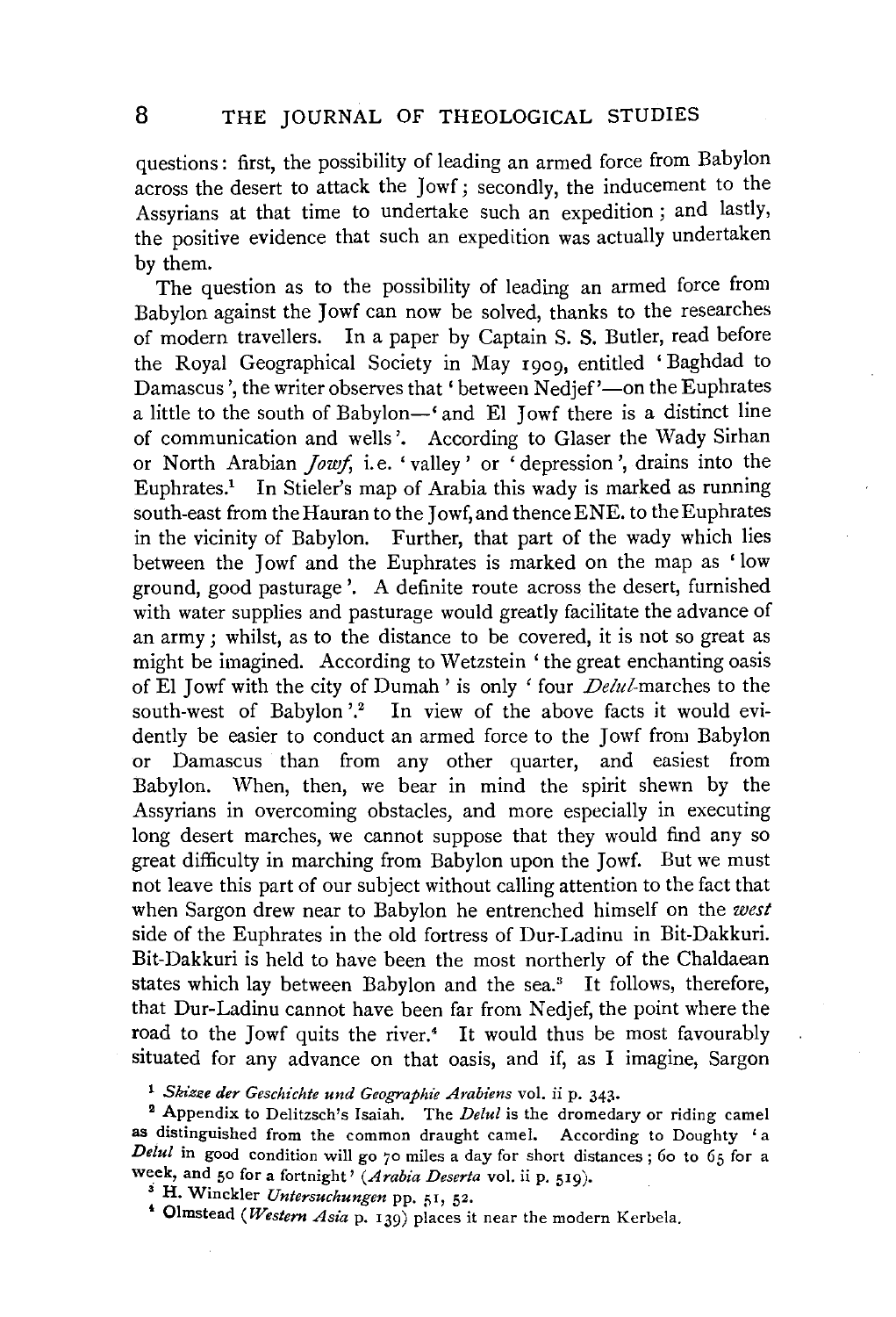made it the head-quarters of his army during the Babylonian campaign, we can well understand how easily from this base in the autumn of 710 B.c. a cavalry raid could be made into the country round Dumah, followed up by a more serious expedition in the next year.

Secondly, as regards the inducements to such an expedition : at the time at which we are looking they certainly were not small. The Jowf was a most desirable possession in itself. It was also a most convenient halting-place on the shortest route between Babylon and Egypt, and a great desert centre. Sargon, who had just made Babylon the second capital of his empire, would naturally wish to control the commerce of the desert and to draw it to that city. This he could most conveniently do by seizing the Jowf, a feat comparatively easy of accomplishment while the main body of his army was quartered at Babylon. A further inducement, if any were needed, would be found in the consideration that in capturing the Jowf he would be inflicting a well-deserved chastisement upon Edom, a state which in conjunction with Philistia, Judah, and Moab had been found 'speaking seditions and acting with base wickedness' at the time of the siege of Ashdod in the previous year.<sup>1</sup> All this being taken into account, we are almost inclined to say that it would have been strange if, when such a convenient opportunity offered, Sargon had left the Jowf untouched, and the more so since such an expedition would permit of his chastising the Arabs, whose sympathies were always with the enemies of Assyria.<sup>2</sup>

Lastly, the positive evidence that such an expedition against the Jowf was actually undertaken by the Assyrians is furnished by the following extract from a cylinder of Esarhaddon,<sup>3</sup> which refers to an event that must have happened about  $675$  B.C., i.e. some thirty-five years after the time at which we are looking  $:$ --

' Adumû, a fortress in Arabia, which Sennacherib king of Assyria, the father who begat me, captured, and [the goods, the treasures, and] the gods thereof he carried away to Assyria ... Hazael, king of Arabia, came with his costly present to Nineveh the city of my lordship, and kissed my feet. For the restoration of his gods he implored me. I granted him mercy. Those gods I renovated, I wrote upon them the might of Ashur my lord and the inscription of my name, and I gave them back to him. Tabua, who had been brought up in my palace, I appointed to sovereignty over them. Along with her gods I sent her back to her land. I added 65 camels to the former tribute imposed by my father, and I laid it upon

<sup>&</sup>lt;sup>1</sup> See the broken cylinder of Sargon already quoted. The original, marked K 1668, is in Table-case C in the Nimrûd Gallery of the British Museum.

<sup>&</sup>lt;sup>2</sup> e.g. they served as mercenaries in the army of Hezekiah, and went to the help of Shamash-shum-ukin when he rebelled against his brother Ashurbanipal.<br><sup>3</sup> Now in the Assyrian Room of the British Museum, Table-case H, No. 91028.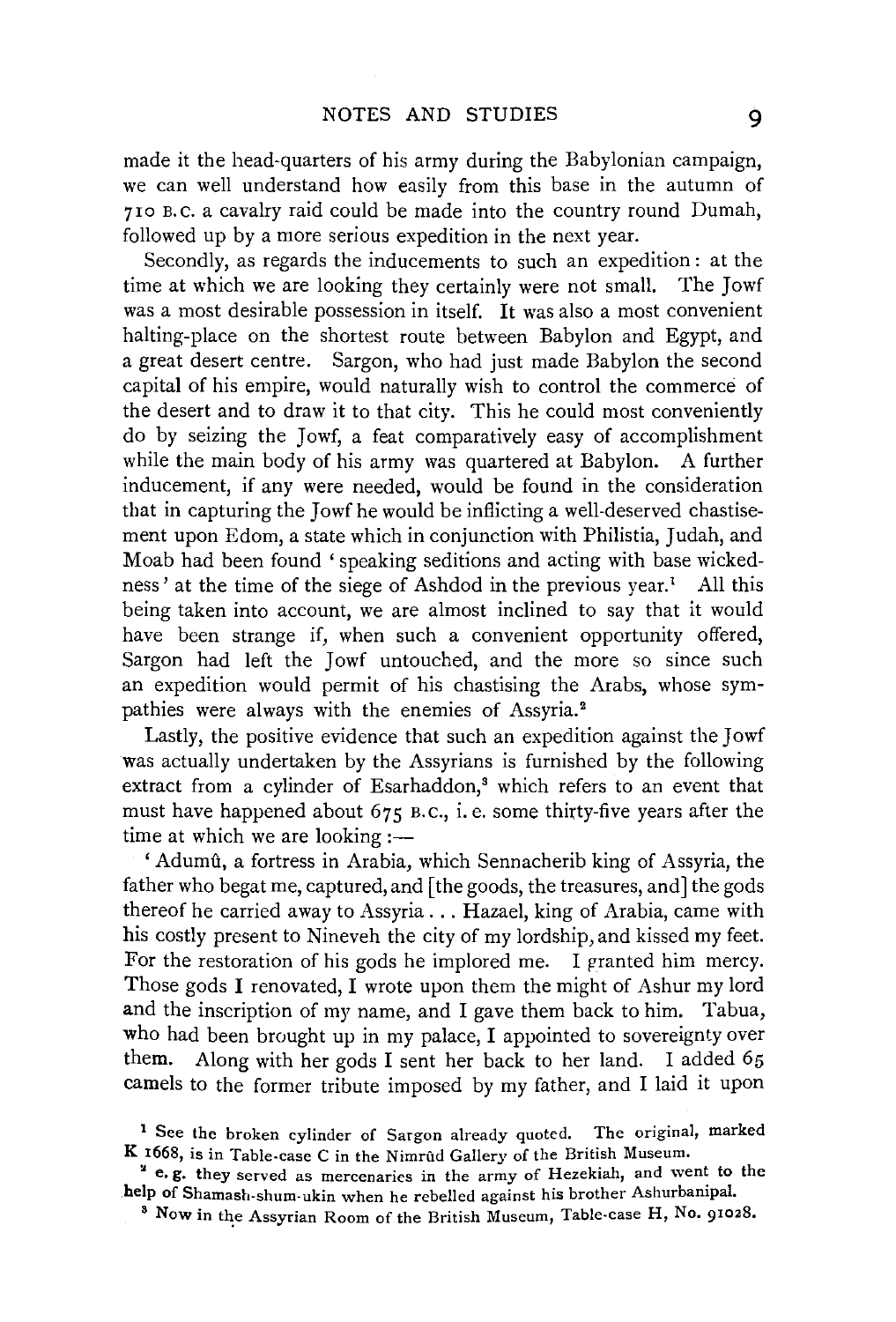him. Afterwards fate carried off Hazael, and I set on his throne his son Jahlu. Fifty camels and r,ooo bundles of spices I added to the tribute paid by his father, and placed it on him.'

The Adumu of the above extract has with very considerable probability been identified with the Biblical Dumah, which is found written 'I $\delta$ ov $\mu$ á<sup>1</sup> in the Septuagint of r Chron. i 30 and again in Gen. xxv 14 in some copies ; and Dumah, evidently to be sought for in Arabia, has no better identification than Daumat-el-Jandal,<sup>2</sup> at present called Jowf, in the desert province of the same name.

Adumu is described by Esarhaddon as a *fortress* in Arabia. The present town of Jowf, though not without ancient fortifications, such as the castle and the tower of Marid, cannot boast of any structure reaching back to the age of Sennacherib. But the very name Daumat-el-Jandal, 'the stony' or 'rocky Dumah ', either denotes that the town was fortified or else points to the fact that stone was plentiful in the neighbourhood. If we adopt the latter sense, and bear in mind the richness of this oasis, we shall be driven to the conclusion that this lovely spot must always have had its guardian fortress.

The nationality of Hazael is a point of some interest. He may have been an Arab; in which case the Arabs must have recaptured Adumu subsequently to its being taken by Sargon from the Edomites. On the other hand, since we are told by Ashurbanipal that he had a brother named Bir-Dadda, i.e. Benhadad, we are tempted to look upon him as a Syrian. And yet it is just as likely that he was an Edomite, for in the Old Testament Hadad appears as distinctively an Edomite royal name.• However this may have been, if Hazael were not an Arab, then by marrying him to an Arabian princess brought up at the court of Assyria, Esarhaddon must have sought to conciliate the Arab tribes around Adumû, who appear to have had a partiality for female rulers,<sup>4</sup> and at the same time to establish a strong Assyrian influence in that city. This was just at that time a matter of some importance, since the oasis lay, as we have seen, on the shortest route between Babylon-so lately raised from its ruins to be the second capital of the empire-and Egypt, the country which Esarhaddon was planning to conquer.

Esarhaddon tells us that Adumû was captured by his father Sennacherib, but he does not tell us who was king of Adumu at the time of

<sup>1</sup> To be carefully distinguished from 'loovpaia, which is found instead of 'Eowp almost universally in the prophetical books.<br><sup>2</sup> Supposed to be the Domatha of Pliny. *Nat. Hist.* vi 32.

3 See r Chron. i 46, so and r Kings xi 14. As to the Aramaean origin of some of the Edomite princes see Hommel's *Ancient Hebrew Tradition* p. 222 foot-note 1.<br><sup>4</sup> Tiglathpileser IV mentions two successive queens of Arabia, Zabibi and Samsi.

Samsi is also mentioned by Sargon. Ashurbanipal mentions another female sovereign, Adija.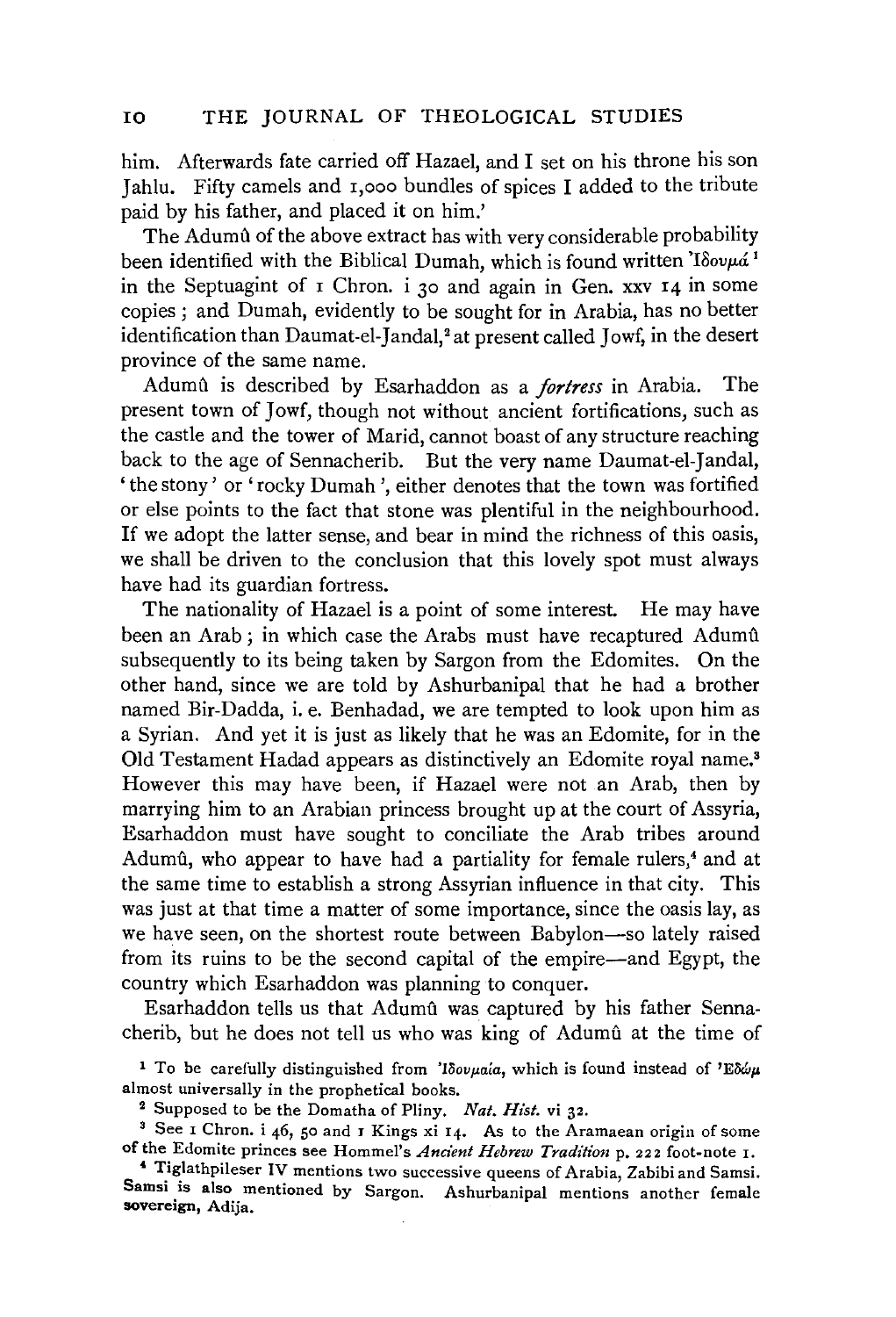its capture. The break in the sentence just before the mention of Hazael suggests that Adumu may have been under another king at the time when Sennacherib took it. In either case the gods of Adumu are of necessity the gods of Hazael king of Adumu, who comes to Nineveh with a costly present to get them back. Now it has been supposed that this 'present' was the yearly tribute imposed by Sennacherib, and undoubtedly the Assyrian word *tamartu,* here employed, is sometimes used in that sense. But *tamartu* has also the meaning of 'gift', and is used of gifts no doubt often extorted by fear. The ordinary word for ' tribute ' is *madatu* or *mandattu,* which occurs twice at the close of the above extract. That it was not his yearly tribute which Hazael brought to Esarhaddon is proved by the words which follow, '*I granted him mercy'*. This is a very strong expression. It is used by the Assyrian kings, and more especially by Ashurbanipal, of lenience shewn to those whose lives had been justly forfeited by the sin of rebellion.<sup>1</sup> If Hazael had gone on paying his tribute regularly year by year, he would have had no need of mercy. The phrase indicates that the tribute imposed by Sennacherib must have ceased to be paid, so that for a time at least Adumû must have been in a state of rebellion. But if this were so, what could have led Hazael to run the great risk of appearing in person before the Assyrian king? He was influenced probably both by hope and by fear. By hope in part, because Esarhaddon was a merciful monarch, and had just shewn remarkable lenity in rebuilding the rebellious city of Babylon which his father had so ruthlessly destroyed. This act of Esarhaddon has kindled hope in the breast of Hazael; but it has also kindled fear. For Babylon is so much nearer to Adumû than Nineveh that it is no longer safe for Hazael to remain in a state of rebellion. With Baby lon again established as a second capital of the empire, how easily may an armed force be once more sent against Adumû. It is these considerations that have induced Hazael to run the great risk of appearing in person before the Assyrian king.

So far no mention has been found in the inscriptions of Sennacherib of the capture of Adumû. If it had occurred during the earlier part of his reign, 705 to 689 B.C., we should have expected to find it recorded, as the inscriptions for that period are sufficiently full and explicit. After 689 B. c. to the end of the reign in 681 B. c. all is at present a blank. Hence many would place the capture of Adumû in this interval. But the history of the oasis, as we have sought to trace it in the above extract from Esarhaddon, rather favours an earlier date. Adumû was captured by Sennacherib apparently when under some other king than Hazael, and was laid under tribute. The tribute, we may suppose, was paid for

<sup>1</sup> As in the case of Necho of Egypt and Baal of Tyre.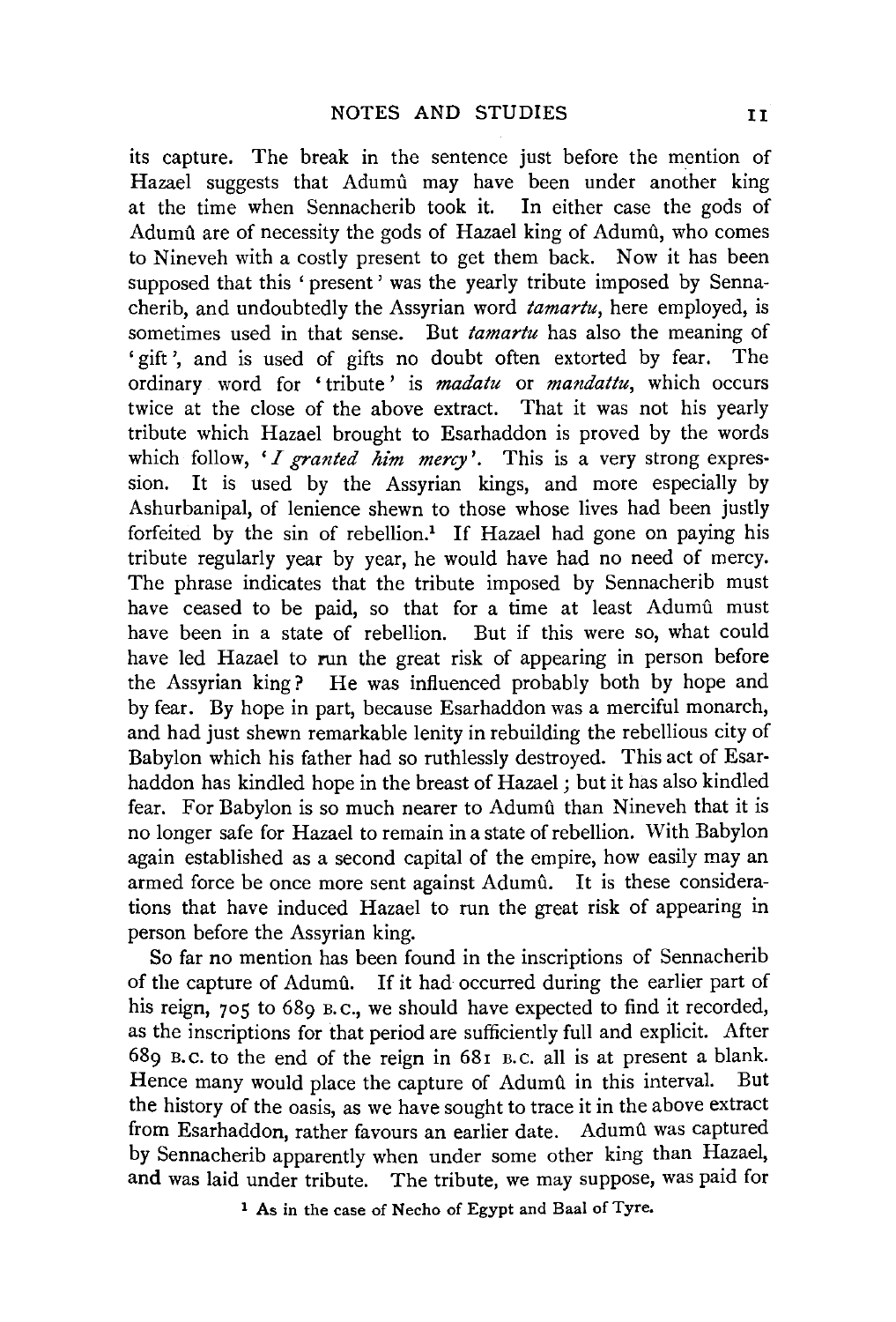a time ; then presently it was discontinued, we know not for how long. But shortly after the rebuilding of Babylon, 680 to 678 B.C., Hazael, the then ruler of Adumu, comes to Nineveh to ask for the gods of his city, and doubtless at the same time to tender his submission. This view of the case points to an earlier date for the capture of Adumû than the interval 689 to 68r B.C. And surely it would have been more to Assyria's interest to capture the Jowf and lay it under tribute during the closing years of Sargon, at a time when it was designed to make Babylon the second capital of the empire, than during the dark interval, 689 to  $68I$  B.C., when Babylon was lying in ruins. I suggest, then, that Adumu was captured by Sennacherib in 709 B.C., during the life of his father Sargon ; and that this explains how it is that no record is left us of its capture save the brief incidental notice of Esarhaddon quoted above. The Assyrian scribes, as is well known, were wont to centre attention on the exploits of the reigning monarch almost to the exclusion of those performed by his generals, and in 709 B. c. the inscriptions of Sargon were certainly getting so full that there would be no room for the warlike achievements even of his son.

But it is possible to adduce some yet further evidence for the capture of Adumu by Sennacherib in the year 709 B.C. The facts may be stated thus. After the close of the campaign against Merodachbaladan in that year, Sargon appears to have stayed on in Babylonia two years longer. He was thus absent from Assyria from 710 to 707 B.C.; during which interval, or at any rate during the latter half of it, Sennacherib was left in charge in Assyria with his head-quarters at Kalah.1 Now to this period must be assigned four letters written by Sennacherib to his father Sargon. The earliest of the four makes mention of the floods in Kurban, which we know from another source happened in  $710 B.C.<sup>2</sup>$  A second refers to the tribute brought from Qummukh and the discontentment felt with regard to it. This may be assigned to the year after the conquest of Qummukh, i.e. to 707 B.C.<sup>3</sup> The remaining two are concerned with the Armenian troubles. One dwells on the threatening advance of Argishtish king of Armenia, the other on his overthrow by the Gimirrai. Hence they have been assigned respectively to 708 and 707 B. c. 4 It will thus be seen that the year 709 is so far left untouched. Now a little earlier in these same Armenian troubles, and

<sup>1</sup> See Olmstead's *Western Asia* p. 17 foot-note 45, where he shews that line 16 of the fragment Rm. 2. 97 *sharru ishtu Babili issukhra,* 'the king departed from Baby Ion', refers to the fifteenth year of Sargon, 707 B. c. 2 *Harper'sAssyrian and Babylonian Letters,* No. 731. Compare Johns's *Assyrian* 

*Deeds and Documents* 1141 line 59. <sup>3</sup> Harper, No. 196. <sup>4</sup> The two letters in question are Harper, Nos. 198 and 197. The former is

assigned by Olmstead to Elul (September) 708 B. c., and the latter to the summer of the following year. *Western Asia* pp. 154-156 and foot-notes 26 and 41.